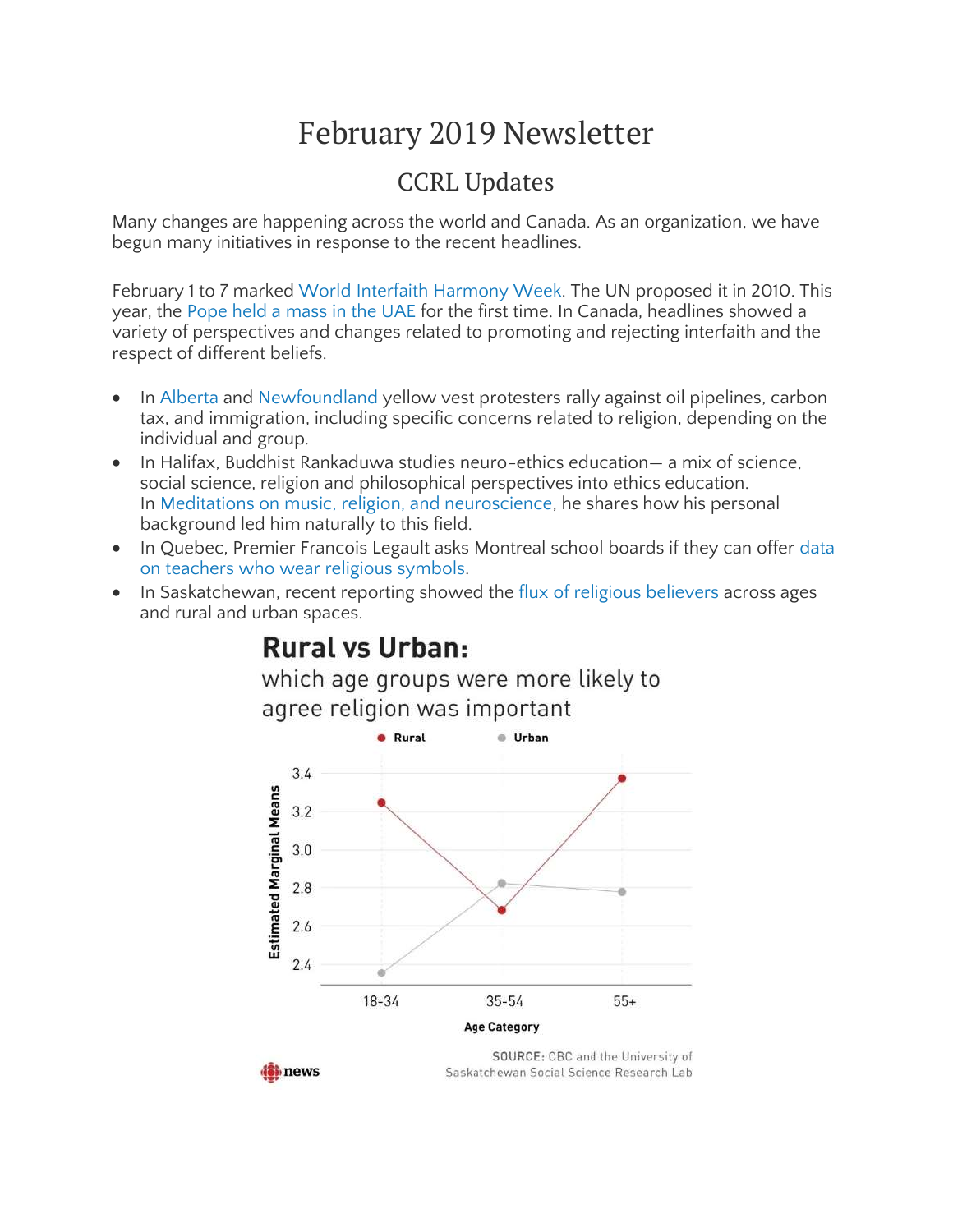These headlines and more are noted below in this bi-monthly newsletter.

We are approaching groups and organizations across the country to promote civic religious literacy in various capacities. We hope to share some with you in our next newsletter. In the meantime, our upcoming presentations and publications from our team, including our Board of Directors and Advisors, are updated [online](https://ccrl-clrc.ca/work/our-research-publications/) consistently.

### The Pulse



News, reports, and research headlines (Canada and global) related to religious literacy. Follow our [Twitter,](https://twitter.com/CcrlClrc) [Instagram,](https://www.instagram.com/ccrl.clrc/) and [LinkedIn](https://www.linkedin.com/company/ccrl-clrc/) accounts for headlines on a regular basis.

#### **Canada:**

- The next frontier in the 'right to die': advance [requests,](https://www.cbc.ca/news/politics/maid-assisted-death-minors-mental-illness-1.4956388) minors and the mentally ill CBC News
- Fear and faith in [Canada](https://canadianimmigrant.ca/living/culture/fear-and-faith-in-canada) Canadian Immigrant
- A man 'cannot do that to a woman': Why polygamy in Canadian Muslim [community](https://www.cbc.ca/news/canada/polygamy-canadian-muslim-community-1.4971971) could be another #MeToo [moment](https://www.cbc.ca/news/canada/polygamy-canadian-muslim-community-1.4971971) CBC News
- A [Canadian](https://www.nytimes.com/2019/02/01/world/canada/gretta-vosper-reverend-atheism.html) Preacher Who Doesn't Believe in God New York Times

#### **British Columbia:**

- Informational update on [Wet'suwet'en](https://sierraclub.bc.ca/update-on-wetsuweten-defence-of-their-lands-and-waters/) defence of their lands and waters Sierra Club BC
- [Corporations](https://theconversation.com/corporations-dont-seem-to-understand-indigenous-jurisdiction-109608) don't seem to understand Indigenous jurisdiction The Conversation Canada
- Don't Tangle With The [World's](https://www.forbes.com/sites/elizabethmacbride/2019/01/31/dont-tangle-with-the-worlds-top-big-game-hunter/#7fbc20767773) Top Big Game Hunter Forbes

#### **Alberta:**

• Kainai students take the lead on mental health through [Headstrong](https://calgaryherald.com/news/local-news/kainai-students-take-the-lead-on-mental-health-through-headstrong-program) program Calgary Herald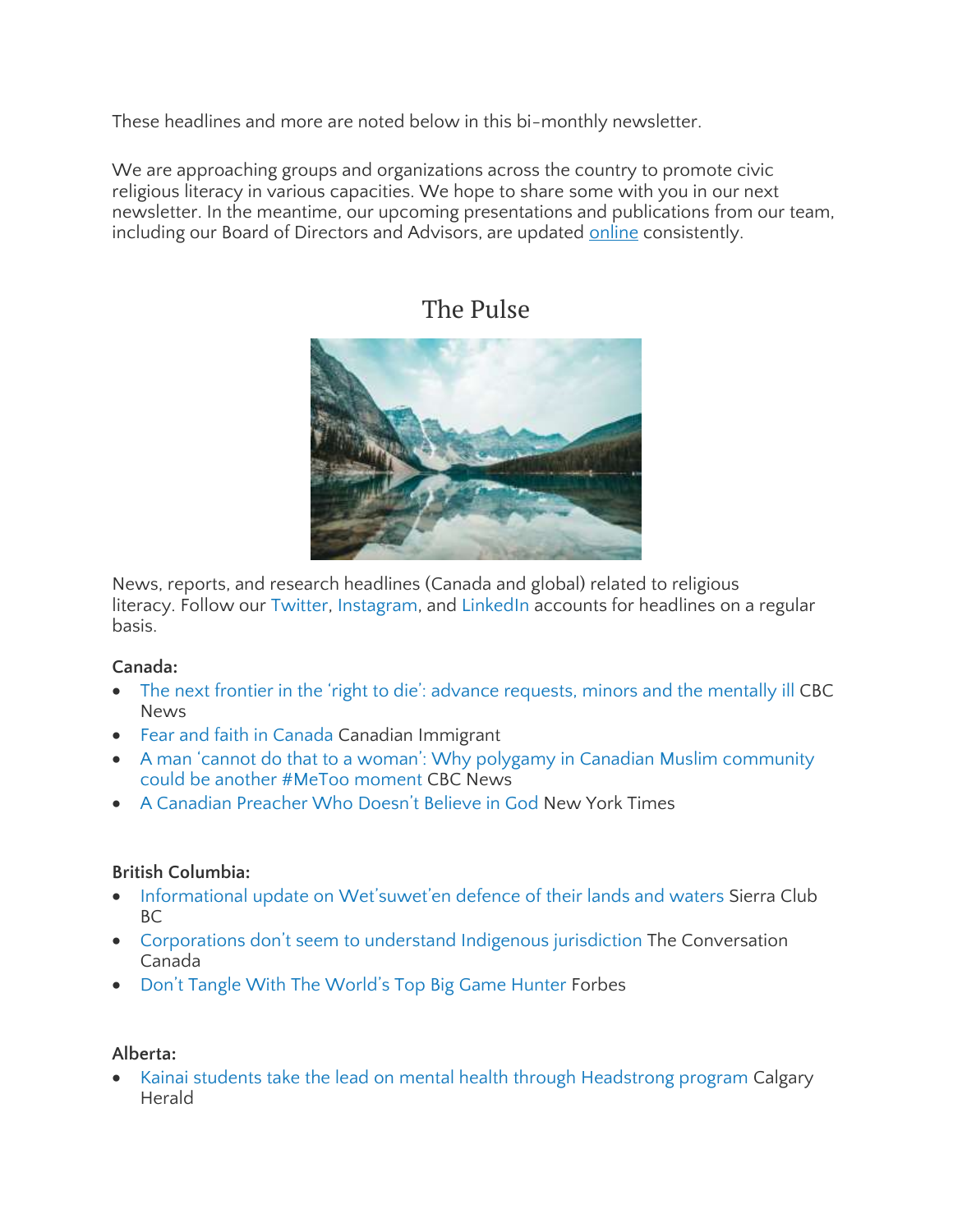- Hate crime unit monitoring anti-Islamic group after [confrontation](https://calgaryherald.com/news/crime/hate-crime-unit-monitoring-anti-islamic-group-after-confrontation-al-rashid-mosque/wcm/d3bfe957-1a24-4007-8844-1eb403394c3c) at Al Rashid [Mosque](https://calgaryherald.com/news/crime/hate-crime-unit-monitoring-anti-islamic-group-after-confrontation-al-rashid-mosque/wcm/d3bfe957-1a24-4007-8844-1eb403394c3c) Calgary Herald
- Education minister asks public religious schools for [employment](https://calgaryherald.com/news/local-news/education-minister-asks-public-religious-schools-for-employment-agreements/wcm/e7c427a9-7faa-4f7e-8360-fa45655fa20a) agreements Calgary Herald
- Charles [Weaselhead](https://lethbridgenewsnow.com/article/632546/charles-weaselhead-elected-14th-chancellor-university-lethbridge) elected 14th chancellor of the University of Lethbridge Lethbridge News Now
- Alberta yellow vest protests lack violence seen in Paris, but [anti-immigration](https://www.cbc.ca/news/canada/calgary/alberta-yellow-vest-protests-1.4938333) anger [simmers](https://www.cbc.ca/news/canada/calgary/alberta-yellow-vest-protests-1.4938333) CBC News
- Religious lifestyles for Catholic school teachers [necessary](https://edmontonjournal.com/news/local-news/religious-lifestyles-for-catholic-school-teachers-necessary-or-theres-no-reason-for-us-to-exist-says-trustee-rep) 'or there's no reason for us to exist,' says [trustee](https://edmontonjournal.com/news/local-news/religious-lifestyles-for-catholic-school-teachers-necessary-or-theres-no-reason-for-us-to-exist-says-trustee-rep) rep Edmonton Journal

#### **Ontario:**

- How an [acknowledgment](https://ottawacitizen.com/news/local-news/how-an-acknowledgment-of-unceded-algonquin-territory-became-ubiquitous) of 'unceded Algonquin territory' became ubiquitous Ottawa Citizen
- Not exactly kosher: Any attempt to interfere with an [employment](https://www.hrreporter.com/columnist/canadian-hr-law/archive/2019/01/14/not-exactly-kosher/) relationship for [religious](https://www.hrreporter.com/columnist/canadian-hr-law/archive/2019/01/14/not-exactly-kosher/) reasons must be done with the utmost caution HR Reporter
- Islamic Party of Ontario: the latest [extremist](https://nowtoronto.com/news/islamic-party-of-ontario-pc-party-doug-ford/) "threat" singled out by Canada's right has PC party [connection](https://nowtoronto.com/news/islamic-party-of-ontario-pc-party-doug-ford/) Now

#### **Quebec:**

- Quebec's [proposed](https://globalnews.ca/news/4932310/english-montreal-school-board-meeting-religious-symbols/) religious symbol ban prompts concerns from EMSB [community](https://globalnews.ca/news/4932310/english-montreal-school-board-meeting-religious-symbols/) Global News
- Schools surveyed on religious symbols: Who [answered,](https://montrealgazette.com/news/local-news/schools-surveyed-on-religious-symbols-who-answered-who-didnt) who didn't Montreal Gazette
- Mosque shooter [Bissonnette](https://montrealgazette.com/news/local-news/quebec-mosque-shooter-alexandre-bissonnette-sentenced-to-40-years) sentenced to life, eligible for parole at 67 Montreal Gazette

#### **Atlantic provinces:**

- ['Christianity](https://www.kingscountynews.ca/living/christianity-after-religion-how-pictou-county-churches-are-dealing-with-congregational-decline-274266/) after religion': How Pictou County churches are dealing with [congregational](https://www.kingscountynews.ca/living/christianity-after-religion-how-pictou-county-churches-are-dealing-with-congregational-decline-274266/) declineKings County News
- Meditations on music, religion and [neuroscience](https://www.thecoast.ca/halifax/meditations-on-music-religion-and-neuroscience/Content?oid=20266535) The Coast
- La [spiritualité,](https://ici.radio-canada.ca/nouvelle/1144817/spiritualite-deuxieme-chance-prison-penitencier-dorchester-nouveau-brunswick) une deuxième chance en prison ICI Radio Canada
- [Anti-immigration](https://www.thewesternstar.com/news/local/anti-immigration-protesters-take-to-streets-in-st-johns-275446/) protesters take to streets in St. John's The Western Star

#### **Prairies:**

- Secular courts need [unencumbered](https://www.winnipegfreepress.com/opinion/editorials/secular-courts-need-unencumbered-oaths-505153852.html) oaths Winnipeg Free Press (Op-Ed)
- Police [investigating](https://winnipeg.ctvnews.ca/police-investigating-hate-crime-at-river-heights-restaurant-1.4282716) hate crime at River Heights restaurant CTV News
- [Learning](https://www.cbc.ca/news/canada/saskatchewan/saskatchewan-religion-survey-1.4981055) to live after a loss of faith: why some may back away from religion CBC News

#### **Territories:**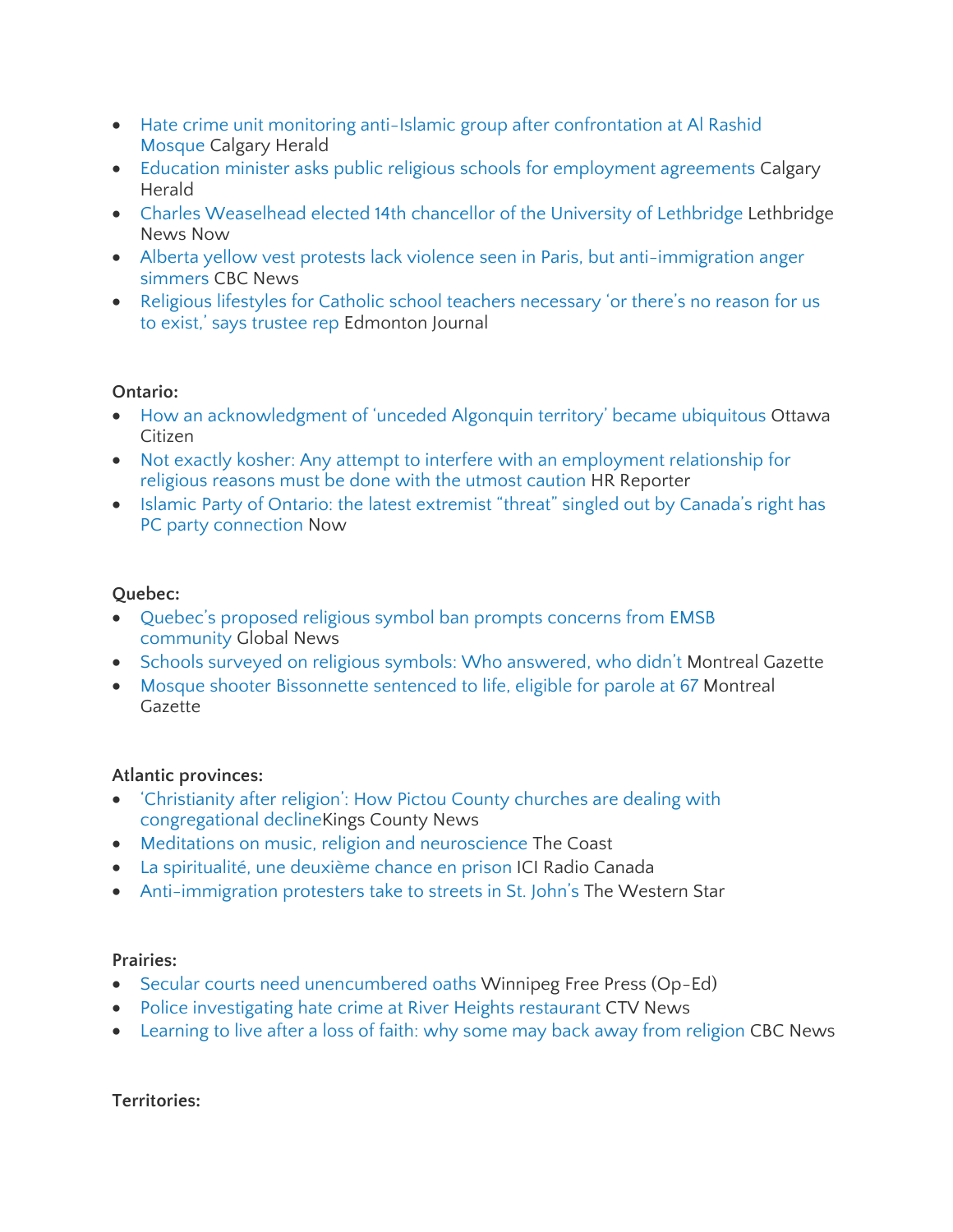- Yukon Arctic Ultra race is a 'spiritual' journey, says [competitor](https://www.cbc.ca/news/canada/north/yukon-arctic-ultra-race-2019-1.5004355) CBC News
- For [Gwich'in](https://www.theglobeandmail.com/canada/article-for-gwichin-people-arctic-drilling-poses-a-threat-to-caribou-and/) people, Arctic drilling poses a threat to caribou and culture Globe and Mail
- Yukon's Muslim [community](https://www.cbc.ca/news/canada/north/yukon-whitehorse-muslim-mosque-first-year-1.4953059) grows into its new mosque CBC News

#### **International:**

- [President](https://www.washingtonpost.com/religion/2019/01/30/president-trump-just-tweeted-support-bible-courses-its-already-legal-teach-about-bible/?utm_term=.726348468727) Trump just tweeted support for Bible courses, but it's already legal to teach [about](https://www.washingtonpost.com/religion/2019/01/30/president-trump-just-tweeted-support-bible-courses-its-already-legal-teach-about-bible/?utm_term=.726348468727) the Bible Washington Post
- After police foil terrorist attack on [Islamberg,](https://religionnews.com/2019/01/24/after-police-foil-terrorist-attack-on-islamberg-new-york-muslims-push-for-justice/) New York Muslims push for [justice](https://religionnews.com/2019/01/24/after-police-foil-terrorist-attack-on-islamberg-new-york-muslims-push-for-justice/) Religion News
- [Women](https://www.nationalgeographic.com/culture/2019/01/sabarimala-temple-india-kerala-protests/) visited this sacred temple. Then violent protests broke out. Why? The National Geographic
- Papal visit: Pope Francis in Abu Dhabi to mark a historic day for [inter-faith](https://www.thenational.ae/uae/the-pope-in-the-uae/papal-visit-pope-francis-in-abu-dhabi-to-mark-a-historic-day-for-inter-faith-relations-as-it-happened-1.821471) relations as it [happened](https://www.thenational.ae/uae/the-pope-in-the-uae/papal-visit-pope-francis-in-abu-dhabi-to-mark-a-historic-day-for-inter-faith-relations-as-it-happened-1.821471) The National Arab Emirates



### Religious Literacy Thought Corner

- While Wicca might seem like an ancient [religion](https://www.dosomething.org/us/facts/11-facts-about-world-religions) and has roots in European fertility cults — it actually wasn't introduced until the 1950's.
- [Christianity](https://www.dosomething.org/us/facts/11-facts-about-world-religions) is currently the world's largest religion. Islam the second and Hinduism the third.
- Most [Icelanders](https://www.iceland.is/the-big-picture/quick-facts) (80%) are members of the Lutheran State Church. Another 5% are registered in other Christian denominations, including the Free Church of Iceland and the Roman Catholic Church. Almost 5% of people practice ásatrú, the traditional Norse religion
- China Has Huge Population Of Religiously [Unaffiliated](https://www.huffingtonpost.ca/entry/10-facts-global-religion_n_4117341?ec_carp=4449310763651717656) The number of religiously unaffiliated people in China alone is more than twice the United States' total population. About 700 million Chinese residents do not identify with a specific religious group.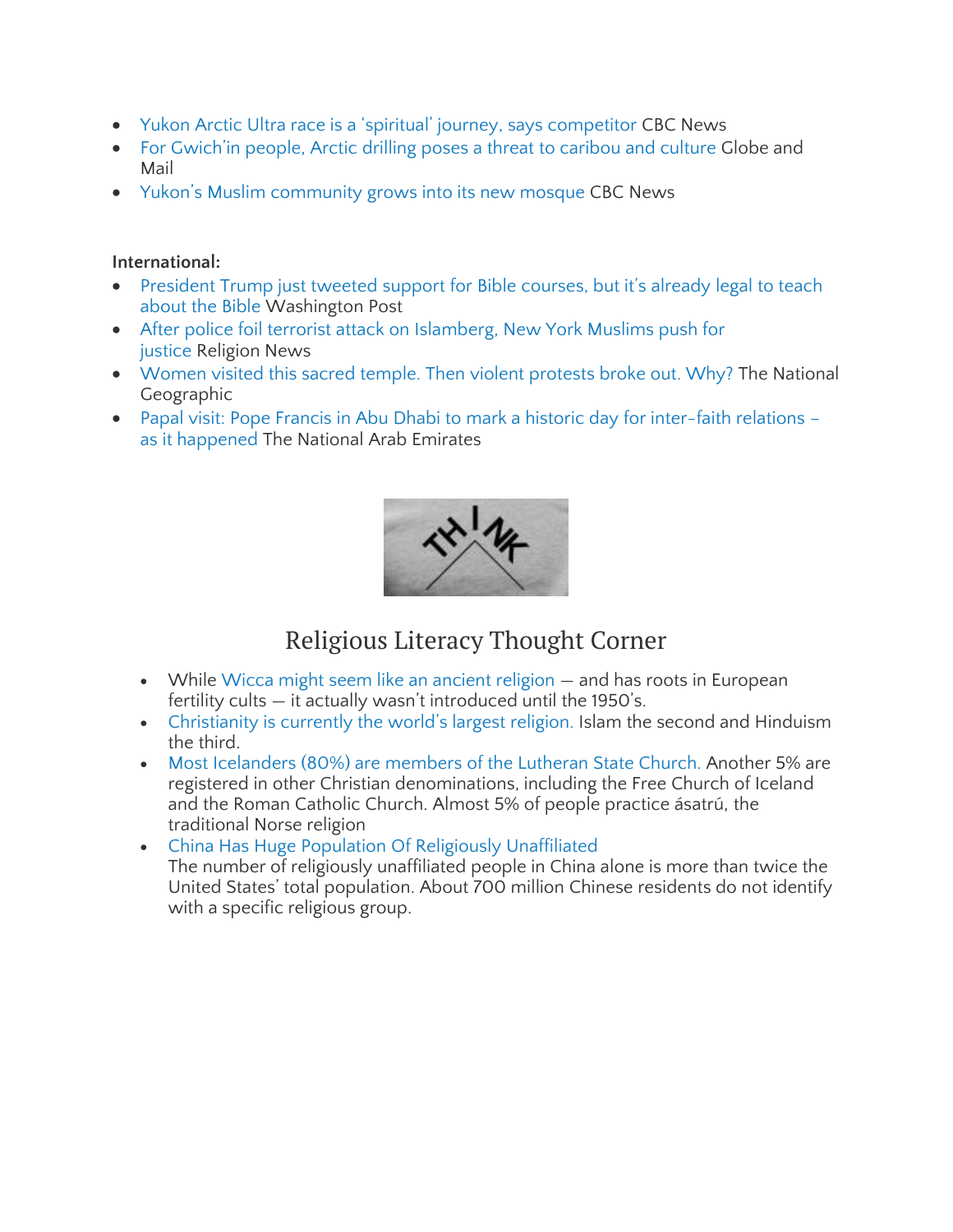

## Cultural/Holy days (February and March 2019)

This table describes the dates generally commemorated or observed by many individuals within a community. Some individuals from each community may not adhere to the cultural/holy days themselves. It is not a comprehensive list of cultural/holy days worldwide but a list of those most commonly recognized across parts of Canada.

#### *We wish happiness and/or rejuvenating contemplation to all who may commemorate these cultural/holy days in the coming months.*

#### **February 2019**

- **FEB 2 [Candlemas](http://www.bbc.co.uk/religion/religions/christianity/holydays/candlemas.shtml)** Celebration of the Presentation of Jesus at the Temple in Jerusalem (February 15 in the Julian calendar); **[Imbolc](https://www.thoughtco.com/guide-to-celebrating-imbolc-2562102)** (Wiccan); **[Lammas](https://www.thoughtco.com/paganism-wicca-rituals-and-ceremonies-4133122) or [Lughnasadh](https://www.thoughtco.com/paganism-wicca-rituals-and-ceremonies-4133122)** (Wiccan)
- **FEB 5 [Lunar](https://globalnews.ca/news/4925735/lunar-new-year-pictures-2019/) New Year** (celebrated by Chinese, Korean, Tibetan, and Vietnamese peoples). It can be spiritual and/or cultural celebration depending on the individual.
- **FEB 15 [Parinirvana](http://www.bbc.co.uk/religion/religions/buddhism/holydays/parinirvana.shtml)**, commemorating the day of Buddha's death and his attainment of Nirvana (Mahayana Buddhism); **[Lupercalia](https://www.thoughtco.com/the-roman-festival-of-lupercalia-121029)** (Wiccan)
- **FEB 19 Magha Puja [Day/Sangha](https://www.timeanddate.com/holidays/buddhist/magha-puja) Day** (Buddhism)

#### **March 2019**

- **MAR 5 Maha [Shivaratri](https://www.beliefnet.com/faiths/hinduism/what-is-maha-shivaratri.aspx)**, Hindu festival dedicated to the god Shiva
- **MAR 6 Ash [Wednesday](https://www.beliefnet.com/faiths/christianity/2001/02/ash-wednesday-primer.aspx)**, marking the first day of Lent for most Christians
- **MAR 11 Clean [Monday](https://www.thoughtco.com/what-is-clean-monday-542420)**, Beginning of Great Lent in preparation for Easter in Orthodox churches, ending April 19
- **MAR 17 St. [Patrick's](http://www.religionfacts.com/st-patricks-day) Day**, celebration of the Irish people
- **MAR 20 Spring Equinox** /**[Ostara](https://www.thoughtco.com/all-about-ostara-the-spring-equinox-2562471)** (Wiccan)
- **MAR 21 [Holi](https://www.independent.co.uk/news/world/holi-2018-festival-of-colours-india-facts-hindu-celebration-what-is-it-why-celebrated-a6947721.html)**, Hindu spring and colors festival; **Hola [Mohalla](http://www.sikhiwiki.org/index.php/Hola_Mahalla)**, Sikh festival; **[Purim](https://www.myjewishlearning.com/article/purim-2019/)**, Jewish festival commemorating the deliverance of the Jewish people from the